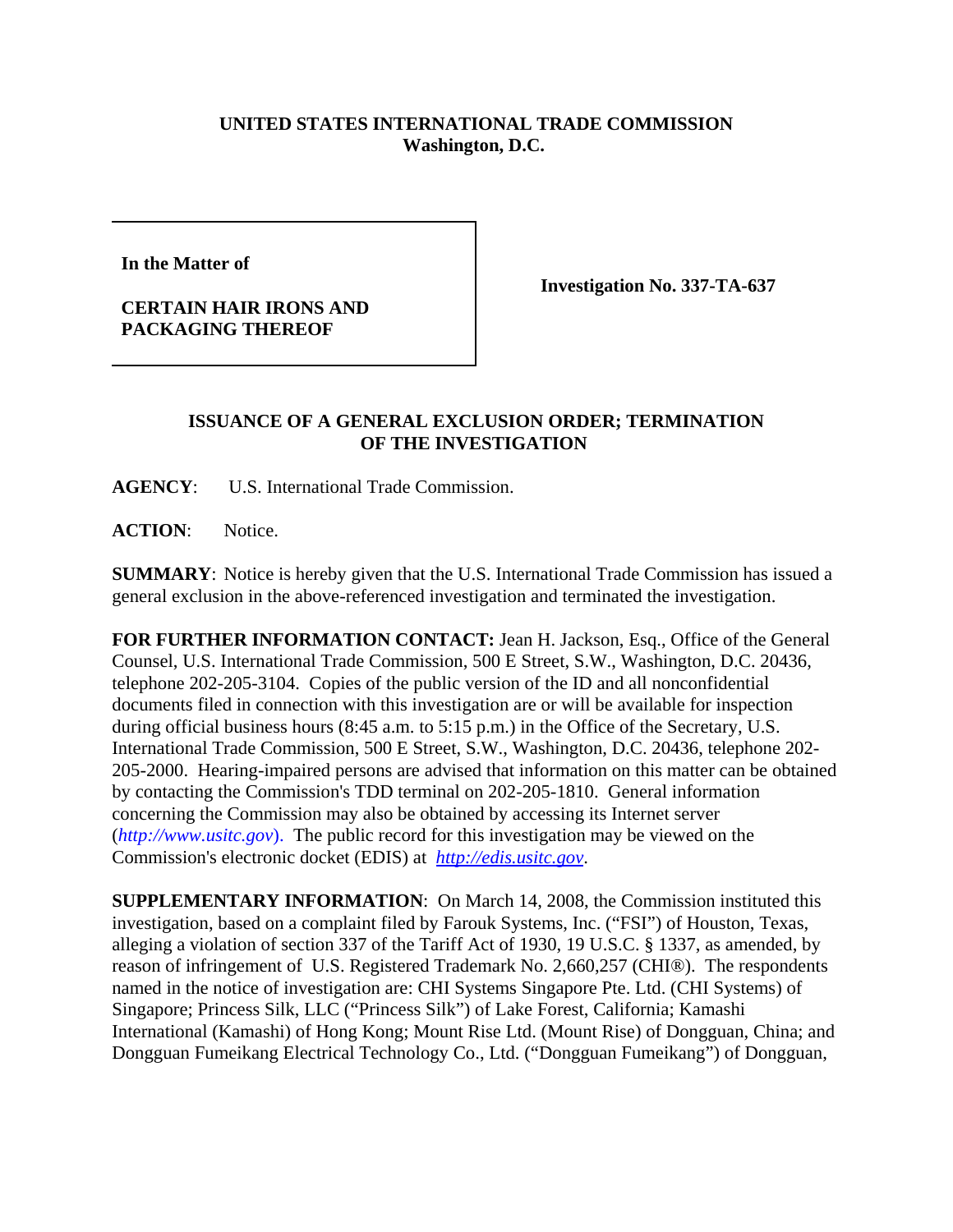China. The complaint further alleges that an industry in the United States exists as required by subsection (a)(2) of section 337. Dongguan Fumeikang and Princess Silk have been terminated from the investigation based on consent orders.

On November 10, 2008, FSI filed a motion requesting an order directing the remaining respondents, Mount Rise, Kamashi, and CHI Systems, to show cause why they should not be found in default for failure to respond to the complaint and notice of investigation. On December 5, 2008, the ALJ issued Order No. 12, which ordered Mount Rise, Kamashi and CHI Systems to show cause why they should not be found in default. No responses to Order No. 12 were filed. On January 30, 2009, the ALJ issued Order No. 13, an initial determination ("ID") granting FSI's motion and finding Mount Rise, Kamashi, and CHI Systems in default in view of their failure to respond to the show cause order. The Commission did not review that ID.

FSI also filed a motion for summary determination of violation by Mount Rise, Kamashi, and CHI Systems on November 10, 2008. These entities were the last remaining respondents, the investigation having been terminated based on consent orders with respect to all other respondents. Pursuant to Commission Rule 210.16(c)(2), 19 C.F.R. § 216(c)(2), FSI declared that it would seek a general exclusion order when it filed its motion for summary determination of violation.

On March 10, 2009, the ALJ issued an ID, Order No. 14, granting FSI's motion. He also issued his recommended determinations on remedy and bonding ("RD"). The Commission determined not to review Order No. 14, and issued a notice requesting briefing on the ALJ's RD and the public interest on April 22, 2009. 74 *Fed. Reg*. 19237 (April 28, 2008). FSI and the Commission investigative attorney filed submissions on May 8, 2009. No other submissions were received.

Having reviewed the record in this investigation, including the ALJ's RD and the parties's written submissions, the Commission has determined that the appropriate form of relief is a general exclusion order prohibiting the unlicensed entry of hair irons that infringe U.S. Registered Trademark No. 2,660,257 ("CHI®").

The Commission has further determined that the public interest factors enumerated in section 337(d)(1) do not preclude issuance of the general exclusion order. Finally, the Commission has determined that the amount of bond to permit temporary importation during the Presidential review period under 19 U.S.C. 1337(j) shall be in the amount of 100 percent of the value of the hair irons that are subject to the order. The Commission's order and opinion were delivered to the President and to the United States Trade Representative on their date of issuance.

The authority for the Commission's determination; is contained in section 337 of the Tariff Act of 1930, as amended, 19 U.S.C. § 1337, and in sections 210.49-50 of the